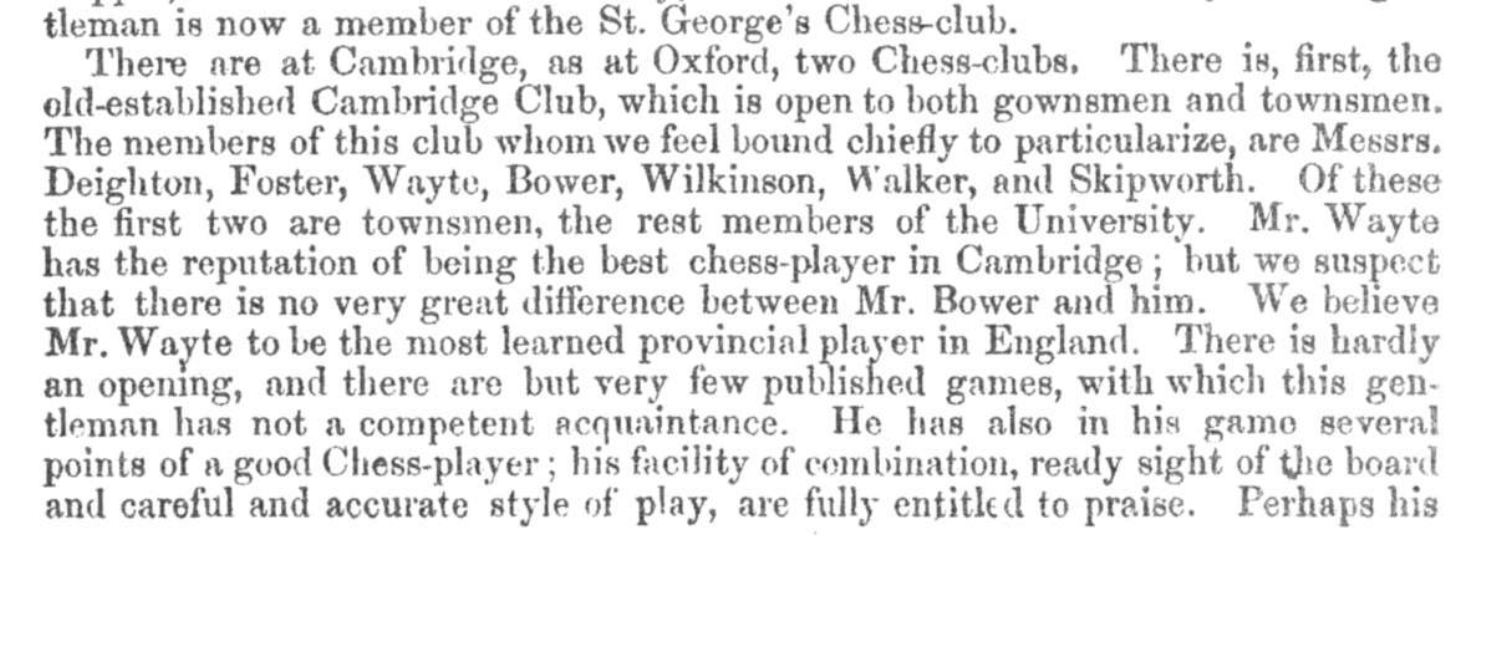most marked deficiency is one which is shared in by many of his colleagues, both at Oxford and Cambridge,--- awant of vigour and tenacity. Mr. Bower belongs, we should say, from the specimens of his play which we have seen, to the class of cautious players; but we deliver this criticism with some doubts as to its accuracy. Mr. Wilkinson is a brother of the Oxford player; and, if inferior in strength, is certainly, in vividness of imagination, and boldness of style, superior to all the Cambridge players save one, whom we shall subsequently mention. Mr. Skipworth has considerable enthusiasm for Chess, and will, we have no doubt, improve his game very much by his residence in the University. The two townsmen, Messrs. Deighton and Foster, are deservedly respected in their native city. Both these gentlemen are veteran players of many years' standing. On the former we must bestow the highest commendation, for the long and constant support which he has given to the Chess-club. We must dismiss the Cambridge Club with a passing allusion to Mr. Cherriman, of St. John's College, a player of the same force as Mr. Wayte, its late efficient Secretary, who is now resident in America; and Mr. Weil, the German player, who oscillates between Brighton and Cambridge. Mr. Weil is undoubtedly a smart and brilliant player, but he is the unsoundest amateur in Europe.

In the second Cambridge Club-the Trinity Club, open only to members of Trinity College, Cambridge, we shall name but one player-Mr. S. R. Calthrop. This gentleman is, without exception, the most brilliant and original amateur who has ever yet arisen in the provinces. His style is modelled upon the games of Mr. Cochrane, and he is the only provincial player who has not failed in catching inspiration of the great master he so fervently admired. Like his illustrious prototype, he is most successful in his attacks in the Scotch Gambit, and in a marked manner in that form of opening to which Mr. Cochrane has lately invented as defence. Nor can we assign too high a degree of praise to his manner of conducting the attack in the Evans Gambit, as we hear from those who have sustained the defence against him, that his games at this opening, are models of play for brilliancy of imagination, and for the admirable dexterity with which the assault is maintained, and for every move being exactly in its right place. Mr. Calthrop is also a very skilful player of the pawns, but, as may be supposed from the description which we have given of him, he owes much more to his own genius than to study. His main defect is want of soundness, but he is kept from any glaring inaccuracy by his depth, which is considerable. We are sorry to say that this gentleman's impaired health has prevented him from doing much towards the illustration of Cambridge Chess. He played a match with Mr. Wayte about three years ago, in which Mr. Wayte was the victor, but we cannot accept this result as a legitimate test of their relative strength, on account of the serious illness of Mr. Calthrop. In their contests with the leading amateurs of Oxford, Mr. Calthrop has been much more successful than his antagonist, in the match to which we have alluded. The gentleman who advanced the cause of Chess in the Trinity Club more than any other person, was Mr. Wilbraham, a fellow of Trinity College, Cambridge, who has long ceased to reside at Cambridge. The weight of the match with the Oxford Hermes Club fell chiefly upon Mr. Wilbraham, but he was ably supported by Messrs. W. S. Grignon, Scot, and G. Ce' 'hrop. The Oxford players, who mainly conducted the match against them, were hossrs. Brien, Feilden. and Mr. F. Grignon. Although defeated in this instance, Mr. Wilbraham obtained the advantage in the few games which he contested in the ordinary manner over the board with the best Oxford players of his time. His style of play is mathematically accurate, but he is singularly deficient in all knowledge of the books. We shall conclude our sketch of the University players with a list of the officers of the clubs which we have mentioned.

OXFORD HERMES CLUB.

President, Mr. W. B. Wilkinson, Worcester College, Oxford.